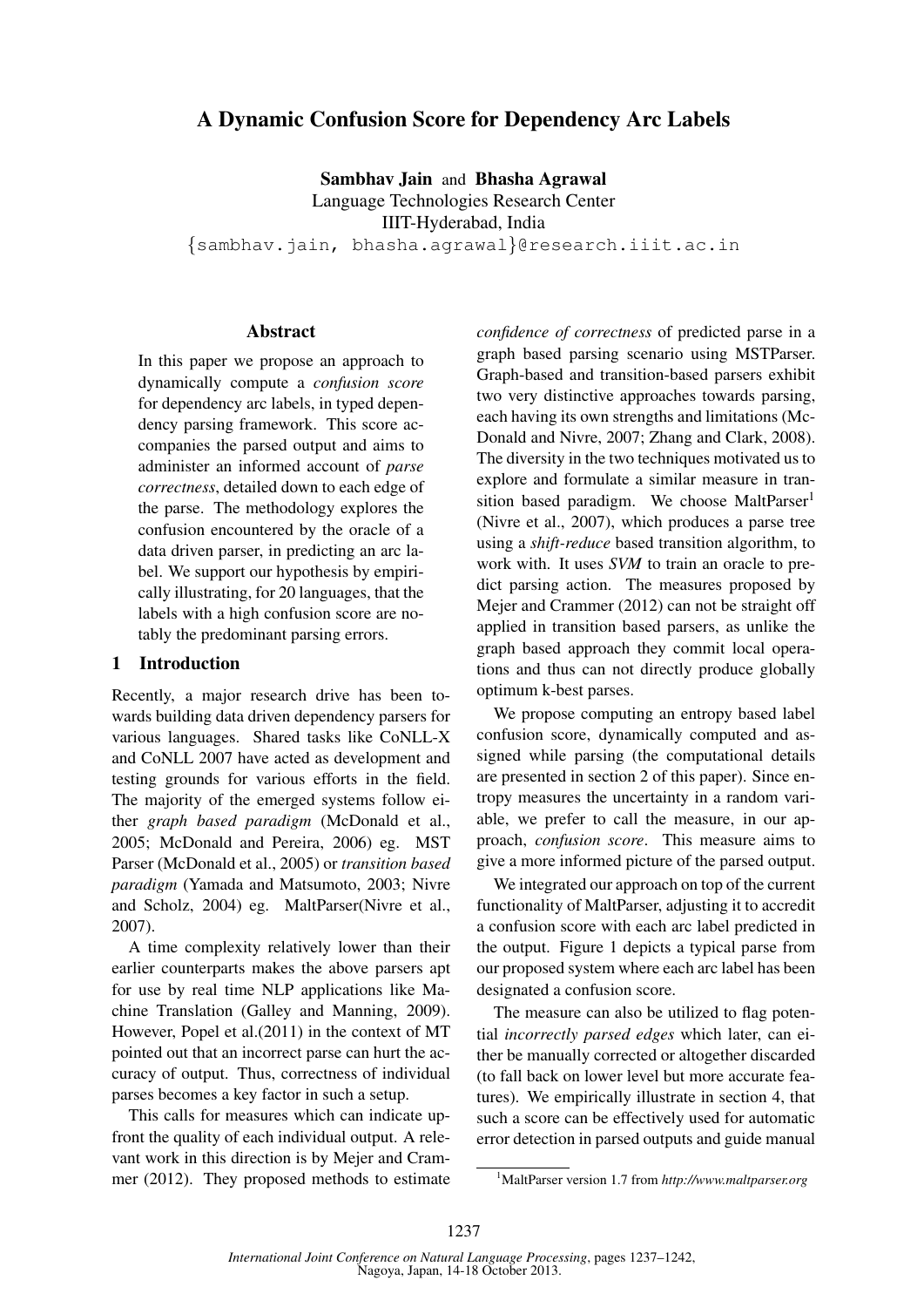

Figure 1: A dependency parse tree with edge confusion score. '#' represents incorrect arc label.

correction.

#### 2 Dynamic Confusion Score

MaltParser outputs a single best parse by greedily choosing parsing actions advocated by an oracle trained on the training data. In a typed dependency framework, the parser performs two distinct kinds of actions; attachment of vertices and assigning arc labels to edges. MaltParser provides a choice<sup>2</sup> to train separate oracles for these two kinds or a single oracle that jointly predicts attachment and arc label.

In case of separate oracles for attachment and label prediction, the parser queries the attachment oracle until a *Left Arc* or *Right Arc* action is predicted. The label oracle is then queried for an arc label in the given context. There is further a provision for having a separate oracle for *Left Arc* and *Right Arc* label prediction. Nevertheless, an oracle is always queried for a parsing action against a given context.

#### 2.1 Uncertainty in Label Prediction

The problem of predicting arc label correctness can mathematically be posed as follows: For random variables X and Y representing context and parsing-actions respectively; an oracle  $\phi$  is defined such that  $\phi: X \longrightarrow Y$ . Here, Y is always a closed set, comprising permissible parser actions. The uncertainty in predicting  $Y$  to one of its possible values  $y_1, ..., y_n$  can be attributed as the confusion, the oracle has in prediction. It is known that entropy is a measure of the uncertainty in a random variable (Ihara, 1993). Thus, this uncertainty can be quantitatively determined by *entropy(*H*)* calculated by the following formula

$$
H(Y/X) = -\sum_{i=1}^{n} p(y_i/X) \log p(y_i/X) \quad (1)
$$

were  $p(y_i/X)$  is the posterior probability of  $y_i$  being predicted as the parsing action in the given context  $X$ . The higher the entropy, the more uncertain the oracle is about the prediction.

However, there is no readily available provision indicating the magnitude of confusion the oracle encounters during prediction. The rest of this section presents a sequential account of our approach.

#### 2.2 SVM based Oracle

The oracle discussed earlier, is a multiclass classifier which predicts a transition action based on the context. MaltParser employs Support Vector Machine (Cortes and Vapnik, 1995) for classification and provides an option between LIBSVM (Chang and Lin, 2011) and LIBLINEAR (Fan et al., 2008) to build the classifier(s). Both implement *"one-vsone multi-class classification"* method which incorporates  ${}^nC_2$  binary models (*n* denotes number of classes), one for each distinct pair of classes. Prediction is done by voting among these binary classifiers and the class with maximum votes is emitted as decision class. This method does not exert any sort of probabilities and in our scenario we seek posterior probability estimates of the classes.

#### 2.3 Posterior Probabilities

Platt et al. (1999) showed that posterior probabilities can be estimated in SVM by training the parameters of an additional sigmoid function to map the SVM output into probabilities. Later, Wu et al. (2004) extended the idea for multiclass probability estimates by combining pairwise class probabilities. In our work, we utilize the second method (proposed in Wu et al. (2004)), which suggests the following optimization formula:-

$$
\min_{p} \sum_{i=1}^{k} \sum_{j:j \neq i} (r_{ji} p_i - r_{ij} p_j)^2
$$
  
subject to 
$$
\sum_{i=1}^{k} p_i = 1, p_i \ge 0, \forall i
$$

where,

 $k =$  total classes,

 $r_{ij}$  = probability of i in binary classifier with classes i & j,  $p_i$  = probability of i in multiclass estimation

The solution to above optimization, furnishes multiclass estimation of probability for each class.

<sup>2</sup> http://www.maltparser.org/userguide.html#predstrate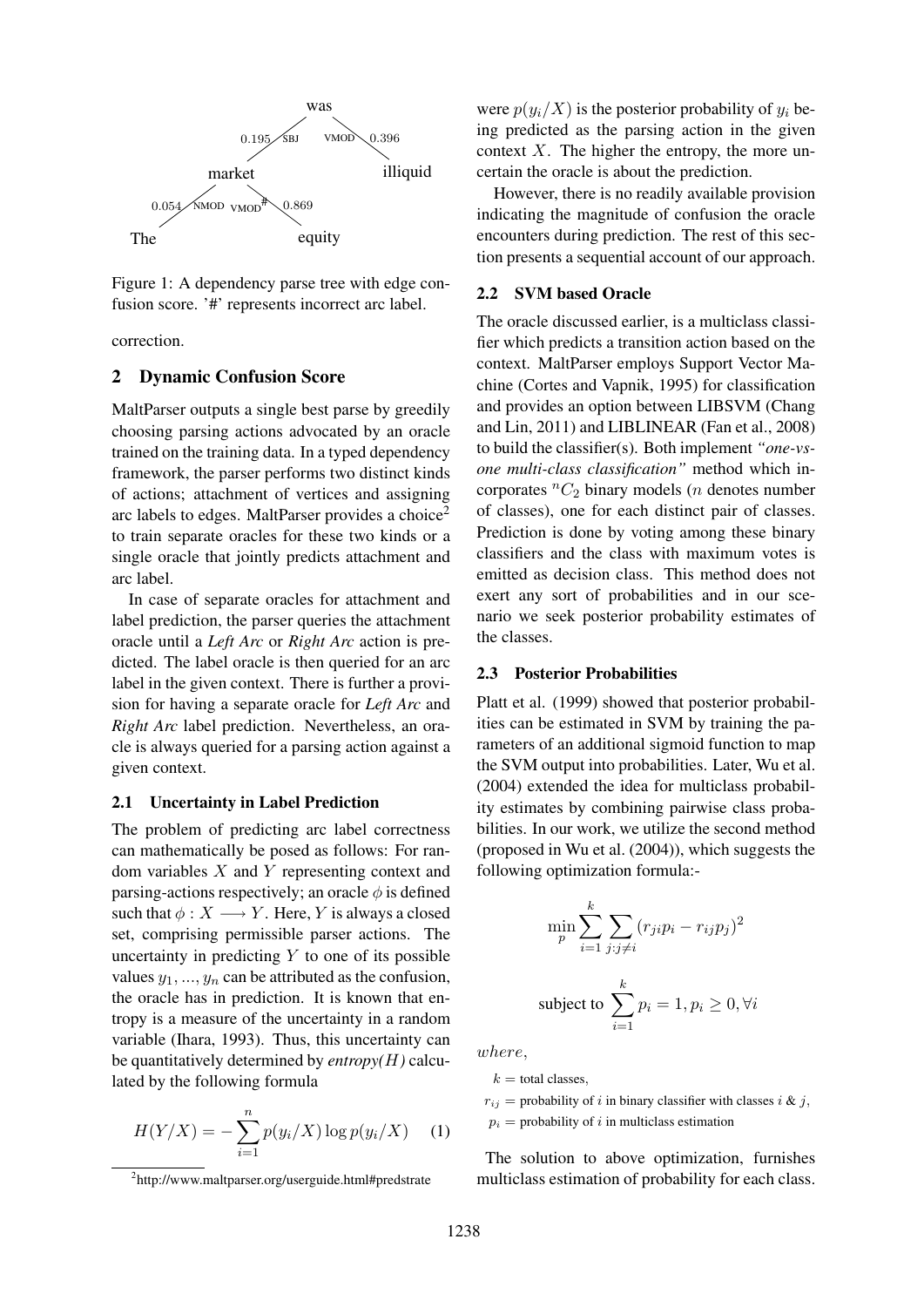## 2.4 Entropy as Confusion Measure

Now, with the available class posterior probabilities, entropy based confusion measure is computed using equation 1. The base of the  $log$  is the number of label classes which ensures the entropy to be in the range of 0 to 1. Confusion score for arc label would require querying the arc label oracle, and thus MaltParser must be configured to deliver separate oracles for attachment and arc label in the training phase.

# 3 Extendibility of the Confusion Score

This section presents the possible extensions and constraints of the proposed score.

## 3.1 Extension to Full Parse Confusion

The confusion score in the proposed approach is calculated separately for each arc label. Calculation of a confusion score for a full parse can be done by taking an average over the edges in the parse. Other measures like average of worst  $k$  labels, score of worst label itself, etc. can also be adopted. This enables visualization of the confusion for the complete parse tree. This can be apt in the scenario of a large collection of parse trees, such as treebanks and also for applications like Active Learning (Tang et al., 2002; Hwa, 2004).

## 3.2 Extendibility to Other Algorithms

Since our method executes at the oracle level, it is independent of the algorithmic choice used in the parser. Also, pseudo projective transformation (Nivre and Nilsson, 2005) too is an extrinsic process, so non-projectivity does not perturb our approach.

## 3.3 Extendibility for Attachments

The approach, at first, may seem extendable to attachments also since it would require querying the attachment oracle for attachment confusion. However it is not extendable to edge correctness prediction. The restricting factor being the presence of non-labeling parser action i.e.  $Shift$  and Reduce. Since these transitions are not decomposed over the tree edges, the oracle confusion associated with them can not be delineated to any edges. For example, at a given point in the parsing process, assuming the arc-standard system (but the same holds for other algorithms also), the oracle will need to decide if it should perform a  $Left$ ,



Figure 2: *Precision, recall and f-score for various values of confusion score on 'Hungarian' development set.*

*Right* or *Shift* action. This decision will influence not only the single edges added by the left or right operation, but also other, future edges. It should be noticed that the Shift action will not add any edge, but will have a very complex effect on the set of edges that could or could not be added in the future. Thus, the entropy of this particular decision cannot be attached to any specific final edge and hence the methodology can not be extendend to arc-attachments.

## 4 Error Detection in Parser Output

In this section, we empirically illustrate the efficacy of our proposed measure in automatic error detection and guiding manual error correction.

## 4.1 Automatic Error Detection

Automatic error detection aims to efficiently determine and flag incorrectly predicted edges. The edges exhibiting a high confusion score are also highly probable to be incorrect, as the oracle is uncertain in its decision. Using this insight, an edgelabel is flagged as potential error if its confusion score is above a pre-calculated threshold $(\theta)$ .

In this task we have focused on the arc label correctness, i.e. we flag the edges which have a high probability for an incorrect arc label.

## 4.2 Data and Experimental Setup

We conducted experiments on 20 languages, using data from CoNLL-X (Buchholz and Marsi, 2006), CoNLL 2007 (Nilsson et al., 2007) and MTPIL COLING 2012 (Sharma et al., 2012) shared tasks on dependency parsing. We carried out experiments on the systems proposed in Nivre et al.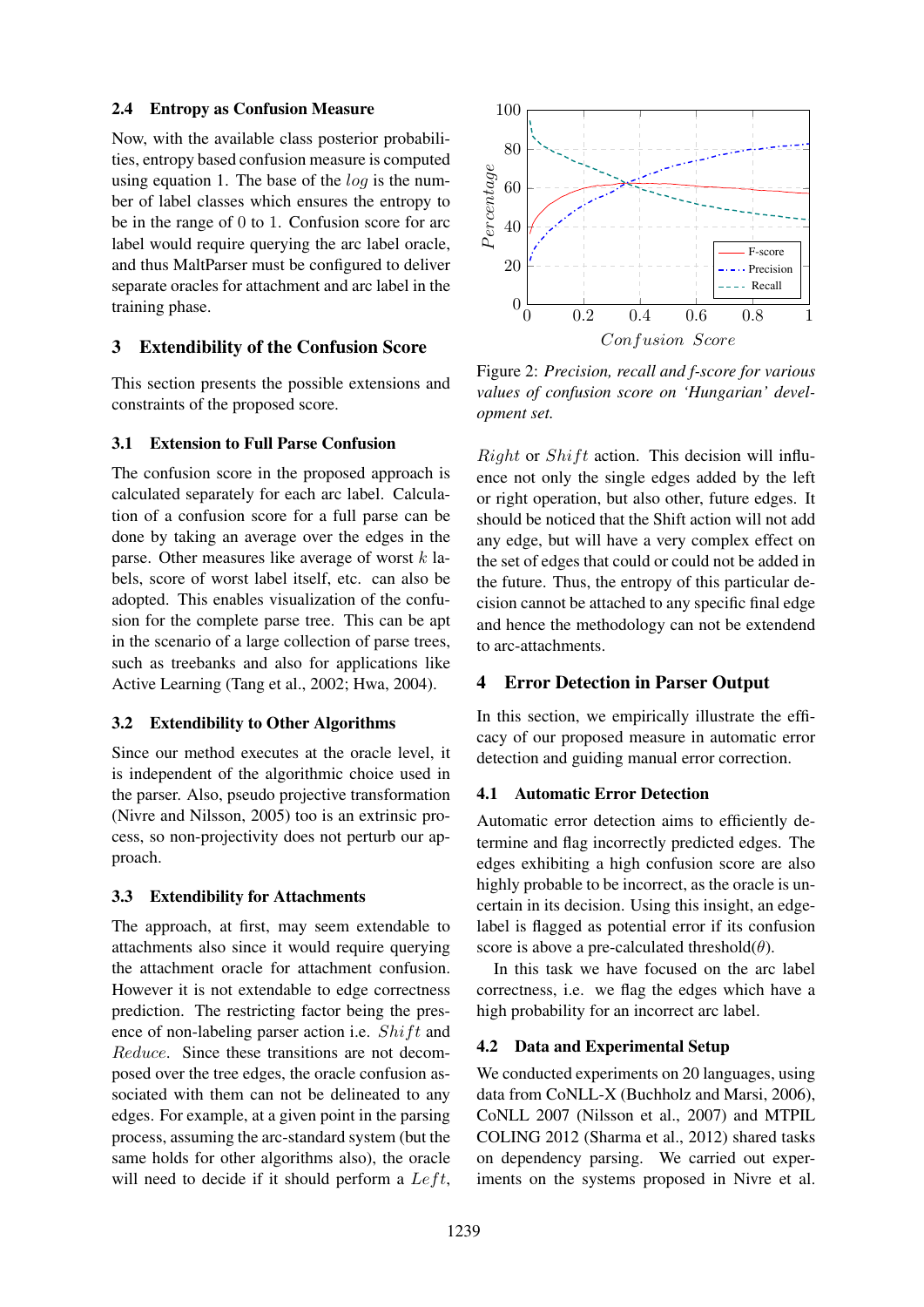| Language                    | <b>Threshold</b> | <b>F-score</b> | <b>Precision</b> | Recall | <b>EDI</b>      | <b>EDI</b>      | <b>EDI</b>   |
|-----------------------------|------------------|----------------|------------------|--------|-----------------|-----------------|--------------|
|                             | $(\theta)$       | $(\%)$         | $(\%)$           | $(\%)$ | 1% edges $(\%)$ | 5% edges $(\%)$ | 10% edges(%) |
| $Arabic$ #                  | 0.14             | 50.71          | 41.39            | 65.45  | 4.43            | 20.98           | 36.68        |
| Basque#                     | 0.16             | 51.74          | 46.62            | 58.13  | 2.57            | 9.58            | 24.41        |
| $\text{Catalan}^{\#}$       | 0.11             | 48.67          | 48.54            | 48.79  | 7.63            | 26.53           | 44.79        |
| Chinese <sup>#</sup>        | 0.09             | 41.35          | 41.68            | 41.04  | 5.70            | 20.02           | 36.00        |
| $C$ zech $#$                | 0.08             | 51.61          | 47.85            | 56.02  | 4.20            | 18.82           | 35.92        |
| $English*$                  | 0.09             | 47.71          | 57.78            | 40.63  | 8.54            | 33.89           | 44.58        |
| $Greek^{\#}$                | 0.12             | 54.47          | 44.76            | 69.54  | 4.84            | 20.28           | 35.89        |
| Hungarian <sup>#</sup>      | 0.36             | 61.80          | 69.64            | 55.54  | 6.23            | 31.14           | 53.49        |
| Italian <sup>#</sup>        | 0.15             | 43.48          | 39.43            | 48.45  | 2.57            | 19.73           | 40.37        |
| Turkish <sup>#</sup>        | 0.14             | 53.58          | 43.38            | 70.05  | 3.99            | 21.90           | 40.82        |
| Hindi*                      | 0.16             | 49.80          | 43.57            | 58.11  | 4.86            | 20.48           | 35.09        |
| <b>Bulgarian</b>            | 0.12             | 47.52          | 40.45            | 57.60  | 7.85            | 34.88           | 55.63        |
| Danish <sup>¶</sup>         | 0.12             | 49.77          | 41.85            | 61.41  | 6.26            | 30.39           | 50.32        |
| Dutch <sup>¶</sup>          | 0.11             | 50.29          | 47.46            | 53.47  | 2.63            | 15.39           | 34.25        |
| German                      | 0.09             | 44.44          | 37.33            | 54.91  | 4.37            | 23.62           | 45.64        |
| <b>Japanese</b>             | 0.09             | 41.43          | 29.12            | 71.75  | 4.90            | 24.49           | 57.59        |
| Portuguese                  | 0.11             | 48.13          | 44.61            | 52.25  | 10.43           | 35.23           | 54.51        |
| <b>Slovene</b>              | 0.14             | 54.29          | 44.84            | 68.78  | 5.72            | 19.38           | 34.15        |
| Spanish <sup>¶</sup>        | 0.09             | 40.00          | 31.10            | 56.03  | 7.43            | 29.21           | 46.33        |
| <b>Swedish</b> <sup>¶</sup> | 0.13             | 48.47          | 42.36            | 56.63  | 5.03            | 24.04           | 42.37        |
| Average                     |                  | 48.96          | 44.19            | 57.23  | 5.51            | 24.00           | 42.44        |

Table 1: Language wise results for automatic error detection task. EDI x% edges= Error detected on inspecting top x% of total edges. Data Source:- ¶:CoNLL-X, #:CoNLL 2007, ♠:MTPIL COLING 2012

(2006), Hall et al. (2007) and Singla et al. (2012), which are individually, the best performing Malt-Parser based systems, in the respective shared tasks. All the results reported here are on the official test sets.

## 4.3 Identifying Optimum Threshold $(\theta)$

Threshold( $\theta$ ) is a crucial parameter in the experimental setup. An optimum  $\theta$  is chosen by making use of the development set. We iteratively increase candidate values for  $\theta$ , from minimum to maximum possible value of confusion score, with an adequate interval. Corresponding to each of these values, the incorrect edges are flagged and precision, recall & F-score (Manning et al., 2008) are calculated. The value asserting the maximum  $F-score$  is chosen as the final  $\theta$ . Here for simplicity, we have used balanced  $F\text{-}score$ , i.e.  $F_1$ -score. However, as per the application and available resources, a relevant  $F_\beta$  can be chosen to maximize the yield on the input effort.

$$
F_{\beta} = (1 + \beta^2) \times \frac{precision \times recall}{(\beta^2 \times precision) + recall}
$$

Figure 2 depicts *precision*, *recall* and  $F_1$ -score corresponding to each candidate value

of  $\theta$  for Hungarian development data. The maximum  $F_1$ -score is attained at 0.36 which is thus taken as the final  $\theta$  for Hungarian.

Since, CoNLL-X and CoNLL 2007 datasets do not provide development sets, we hold out random 10% sentences of a training set as development data. The remaining training data is utilized to train a parser and identify an optimum threshold on the development set, as explained earlier. However, the final training is performed on the entire training data and evaluated on the test set.

#### 4.4 Results and Discussion

Table 1 exhibits the results obtained for automatic error identification. An average  $F_1$ -score of 48.96%, precision of 44.19% and recall of 57.23% is obtained over 20 languages in the task.

To efficiently capture the efficacy of our approach, another metric is presented (columns 6-8) which corresponds to the percentage of errors detected by inspecting top 1%, 5% and 10% of total edges. The metric gives a more precise picture of the effort required to correct errors.

Our experiments indicate that on average 42.44% errors can be detected by just inspecting top 10% of total edges. This portrays that the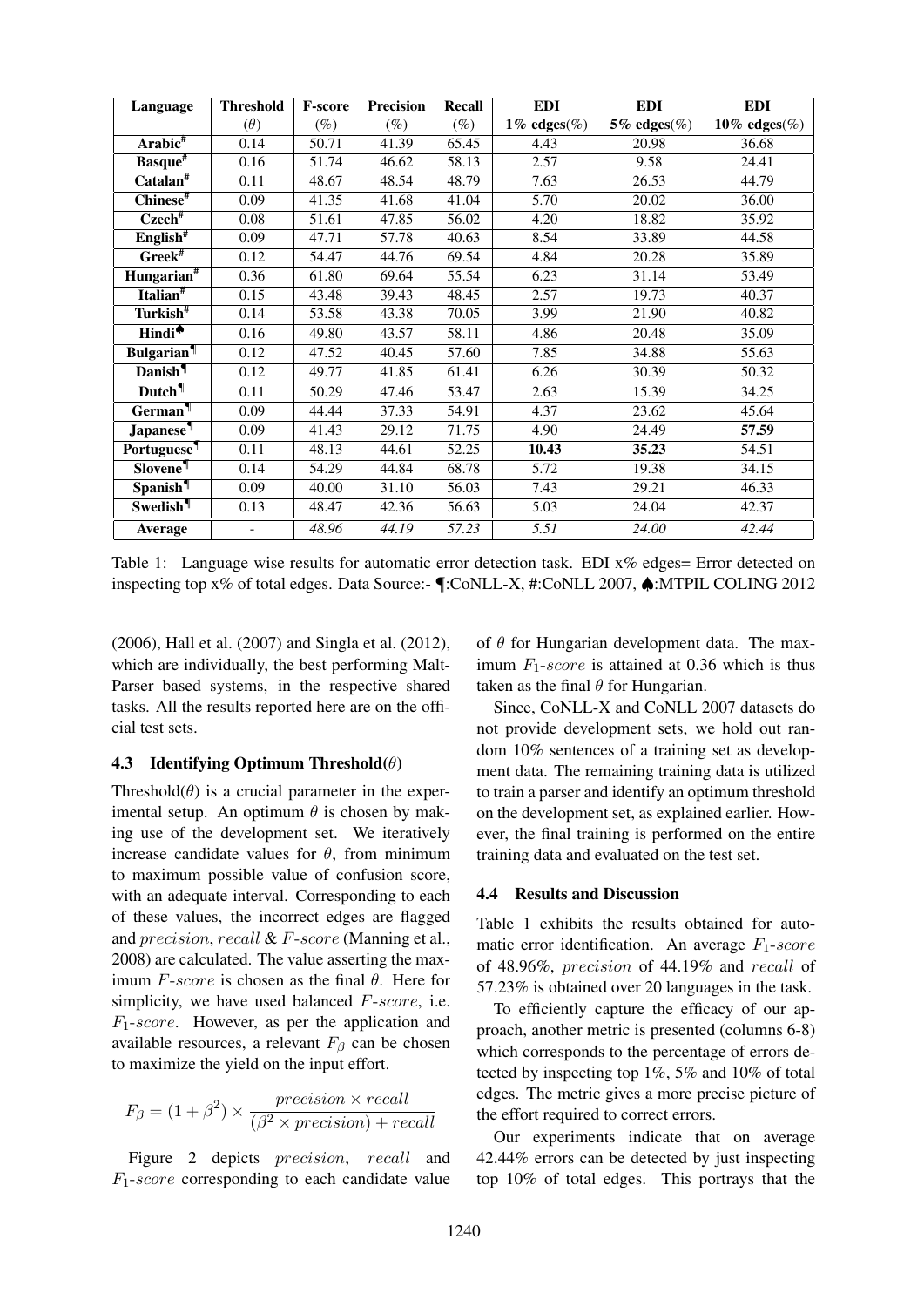effort required here is one fourth as compared to that in conventional sequential correction. On inspecting top 5% and 1% of all edges, 24.00% and 5.51% errors can be detected. Best results are obtained for Japanese and Portuguese where 57.59% of errors are detected by merely inspecting 10% of total edges for Japanese, while 35.23% and 10.43% errors are detected on inspecting 5% and 1% edges respectively for Portuguese.

A comparison with Mejer and Crammer (2012) is not possible as they only give confidence scores for parent-child attachments while our approach gives confusion scores for parent-child edge's dependency label. In a typed dependency framework both attachments and labels are significant and hence our approach is complementing Mejer and Crammer (2012).

# 5 Conclusion and Future Work

This paper presents our effort towards computing a confusion score that can estimate, upfront, the correctness of the dependency parsed tree. The confusion score, accredited with each edge of the output, is targeted to give an informed picture of the parsed tree quality. We supported our hypothesis by experimentally illustrating that the edges with a higher confusion score are the predominant parsing errors.

Not only parsed output, manual treebank validation too can benefit from such a score. An n-fold cross validation scheme can be adopted, in this case, to compute and assign confusion scores and detect annotation errors. Also, this score has scope in active learning where unannotated instances exhibiting high confusion can be prioritized for manual annotation.

# References

- Sabine Buchholz and Erwin Marsi. 2006. Conll-x shared task on multilingual dependency parsing. In *Proceedings of the Tenth Conference on Computational Natural Language Learning*, pages 149–164. Association for Computational Linguistics.
- Chih-Chung Chang and Chih-Jen Lin. 2011. Libsvm: a library for support vector machines. *ACM Transactions on Intelligent Systems and Technology (TIST)*, 2(3):27.
- Corinna Cortes and Vladimir Vapnik. 1995. Supportvector networks. *Machine learning*, 20(3):273–297.
- Rong-En Fan, Kai-Wei Chang, Cho-Jui Hsieh, Xiang-Rui Wang, and Chih-Jen Lin. 2008. Liblinear: A

library for large linear classification. *The Journal of Machine Learning Research*, 9:1871–1874.

- Michel Galley and Christopher D Manning. 2009. Quadratic-time dependency parsing for machine translation. In *Proceedings of the Joint Conference of the 47th Annual Meeting of the ACL and the 4th International Joint Conference on Natural Language Processing of the AFNLP: Volume 2-Volume 2*, pages 773–781. Association for Computational Linguistics.
- Johan Hall, Jens Nilsson, Joakim Nivre, Gülşen Eryiit, Beáta Megyesi, Mattias Nilsson, and Markus Saers. 2007. Single malt or blended? a study in multilingual parser optimization. *Proceedings of the CoNLL Shared Task of EMNLP-CoNLL 2007*, pages 933– 939.
- Rebecca Hwa. 2004. Sample selection for statistical parsing. *Computational Linguistics*, 30(3):253–276.
- Shunsuke Ihara. 1993. *Information theory for continuous system*, volume 2. World Scientific Publishing Company.
- Christopher D Manning, Prabhakar Raghavan, and Hinrich Schütze. 2008. Introduction to information *retrieval*, volume 1. Cambridge University Press Cambridge.
- Ryan T McDonald and Joakim Nivre. 2007. Characterizing the errors of data-driven dependency parsing models. In *EMNLP-CoNLL*, pages 122–131.
- Ryan McDonald and Fernando Pereira. 2006. Online learning of approximate dependency parsing algorithms. In *Proceedings of EACL*, volume 6, pages 81–88.
- Ryan McDonald, Fernando Pereira, Kiril Ribarov, and Jan Hajič. 2005. Non-projective dependency parsing using spanning tree algorithms. In *Proceedings of the conference on Human Language Technology and Empirical Methods in Natural Language Processing*, pages 523–530. Association for Computational Linguistics.
- Avihai Mejer and Koby Crammer. 2012. Are you sure?: confidence in prediction of dependency tree edges. In *Proceedings of the 2012 Conference of the North American Chapter of the Association for Computational Linguistics: Human Language Technologies*, pages 573–576. Association for Computational Linguistics.
- Jens Nilsson, Sebastian Riedel, and Deniz Yuret. 2007. The conll 2007 shared task on dependency parsing. In *Proceedings of the CoNLL Shared Task Session of EMNLP-CoNLL*, pages 915–932. sn.
- Joakim Nivre and Jens Nilsson. 2005. Pseudoprojective dependency parsing. In *Proceedings of the 43rd Annual Meeting on Association for Computational Linguistics*, pages 99–106. Association for Computational Linguistics.